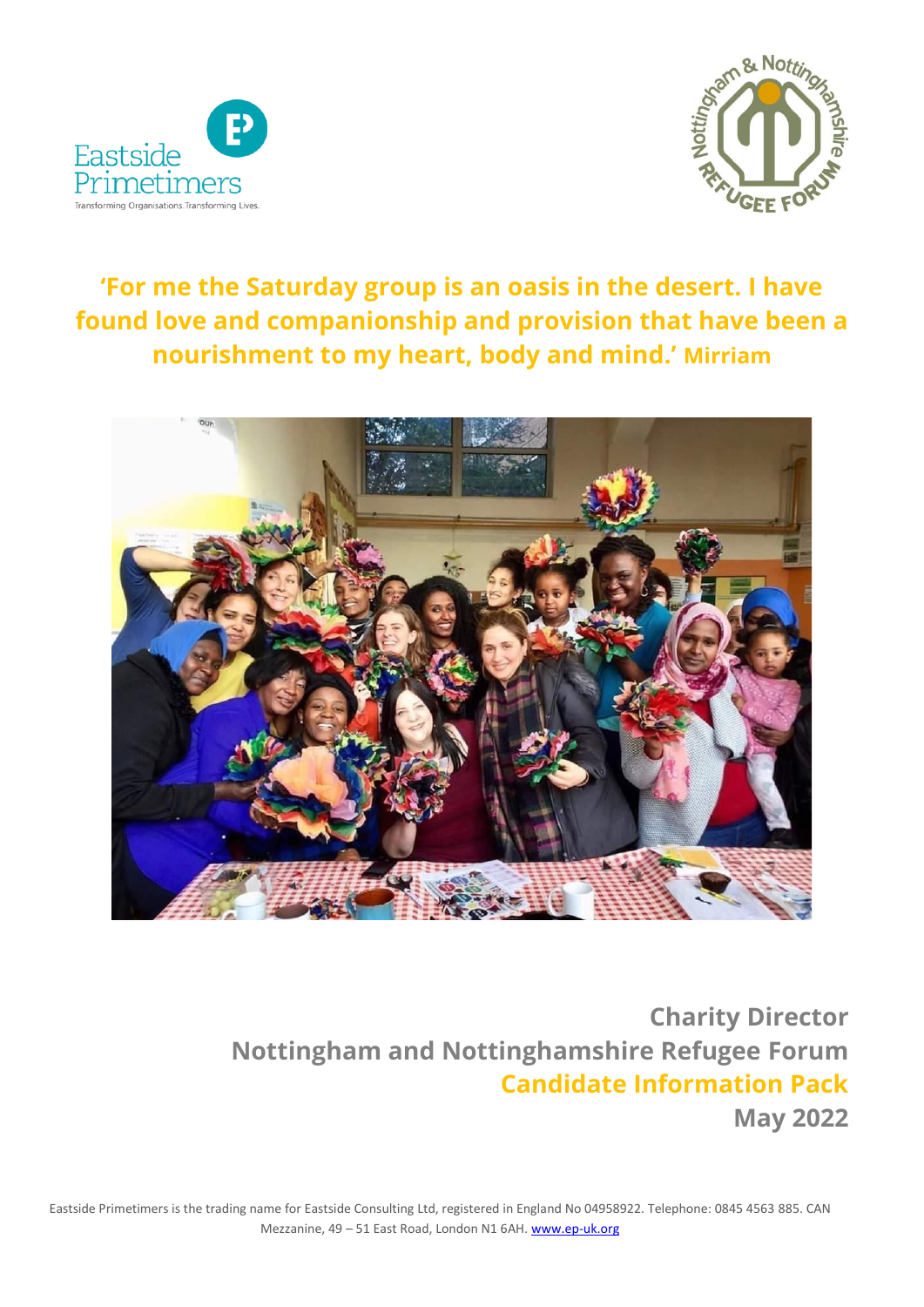



#### Candidate Brief for the position of:

#### **Charity Director**

Could you lead this outstanding organisation that's passionate about supporting asylum seekers and refugees in Nottingham and Nottinghamshire to achieve just outcomes, rebuild their lives and integrate into society?

## **A welcome from our Chair**

I am delighted in your interest in the post of Charity Director at Nottingham and Nottinghamshire Refugee Forum (NNRF). I hope this pack will give you the information you need to apply with confidence for this post.

What we are looking for above all else is someone who is passionate about the rights of asylum seekers and refugees. The situation for people who've arrived in the UK to seek asylum and make their home in our county is extremely challenging and our work has never been more important.

The Forum has undergone a period of growth over the past three years and we need our new Charity Director to ensure it continues to work as efficiently as it can and be sustainable into the future. We are looking for someone who will ensure that the Forum not only provides its quality support and advice, but it also continues to provide a welcoming and safe place for all asylum seekers and refugees in Nottingham. As one of our service users said:

'*The Refugee Forum serves as a social hub to most of our refugee and asylum seeker service users. As such, they see this space as vital in their lives not just for the provision of advice and referrals, but as a special point of connection with their fellow country folk and for establishing new friendships and social bonds. For most, this is where their integration journey really begins.'*

If this role describes you, and the difference you want to make, then we very much look forward to receiving your application.

Jennie Fleming Chair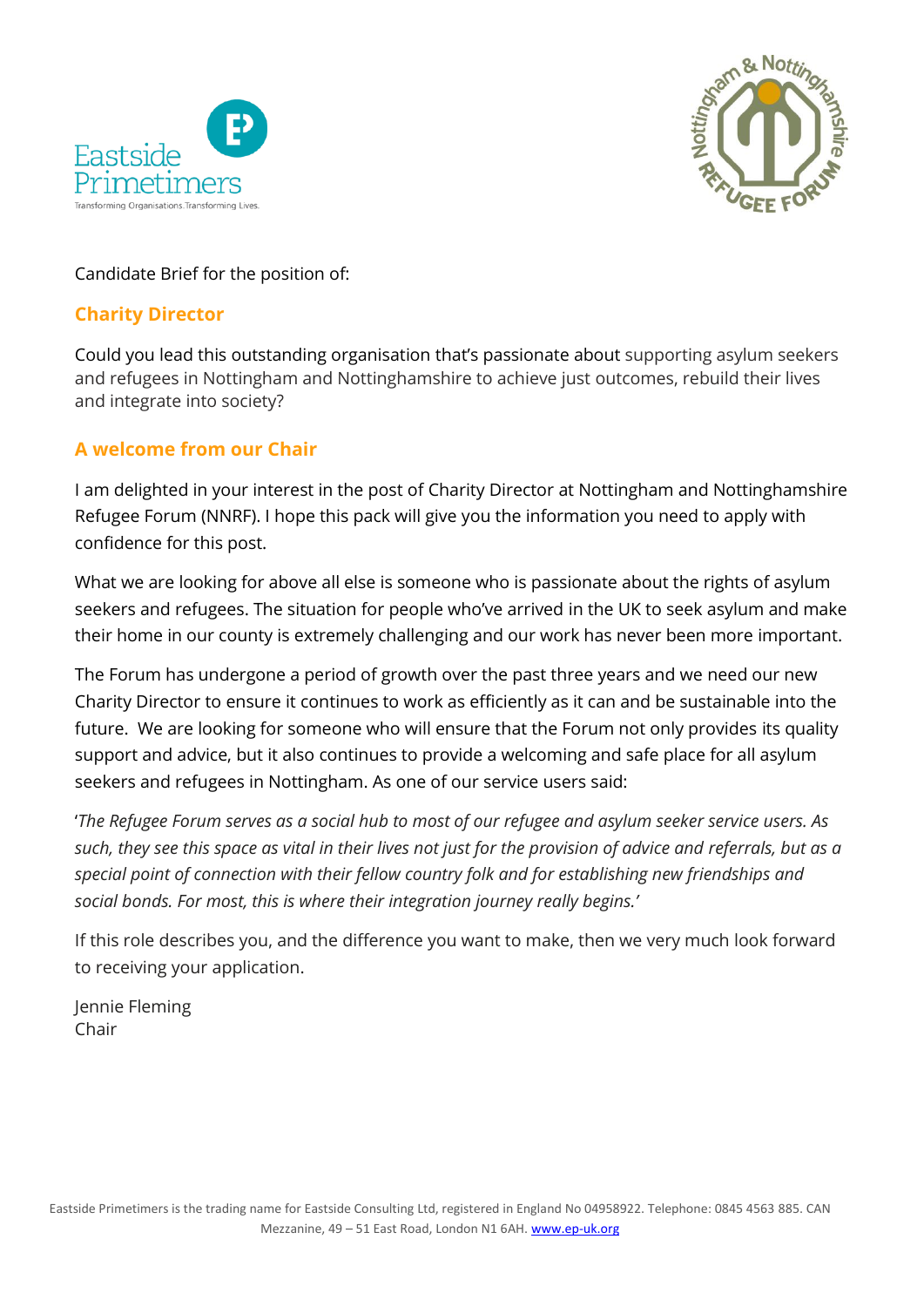

# am & Not

# **About Us**

*"I left my family back home and lost everything, but with your support I feel like I belong again; you're not only an organisation of support; you are home."*

NNRF was formed in 2000 by local people and organisations including members of faith groups and Trade Unions, in response to the Home Office's decision to disperse thousands of asylum seekers to Nottingham. In its 22 years we have grown to encompass 19 different services, 50 staff and 144 volunteers.

The vast majority of asylum seekers are barred from working. Physical and mental health problems are common, including PTSD. Those receiving refugee status often face overwhelming complexities obtaining NI numbers, applying for benefits and finding a home. Employment is difficult to find without good English language and marketable skills. Periods of destitution and homelessness often result. We seek to relieve some of these physical and mental stresses and to assist those granted refugee status to rebuild their lives and integrate. We believe in early intervention and empowerment and have focused on improving clients' knowledge and confidence to support them to navigate the complicated asylum and benefits systems.

NNRF is unique in having simplified the process of obtaining help by developing a 'One Stop Shop' comprising a wide range of advice & support services covering housing, immigration, employment, education, benefits and health. We also run an Anti-Destitution Project, a Children & Families Project, a Youth Project, a Community Café, and provide practical support to a refugee women's group and other refugee community organisations in the city.

The Volunteering Project is one of our core projects, as volunteers underpin the work of every service within NNRF. As the organisation has grown over the years the value of their input has been immeasurable. In 2019, the Volunteering Project achieved "Investing in Volunteers", the UK's quality standard for good practice in volunteer management.

NNRF owns a separate Community Interest Company, 'Voices in Refuge' interpreting service. This service provides both paid and volunteer interpreters covering 25+ languages. Its work is vital for effective communication and support for NNRF clients and external bookings help pay for ongoing training and employment of the interpreter team.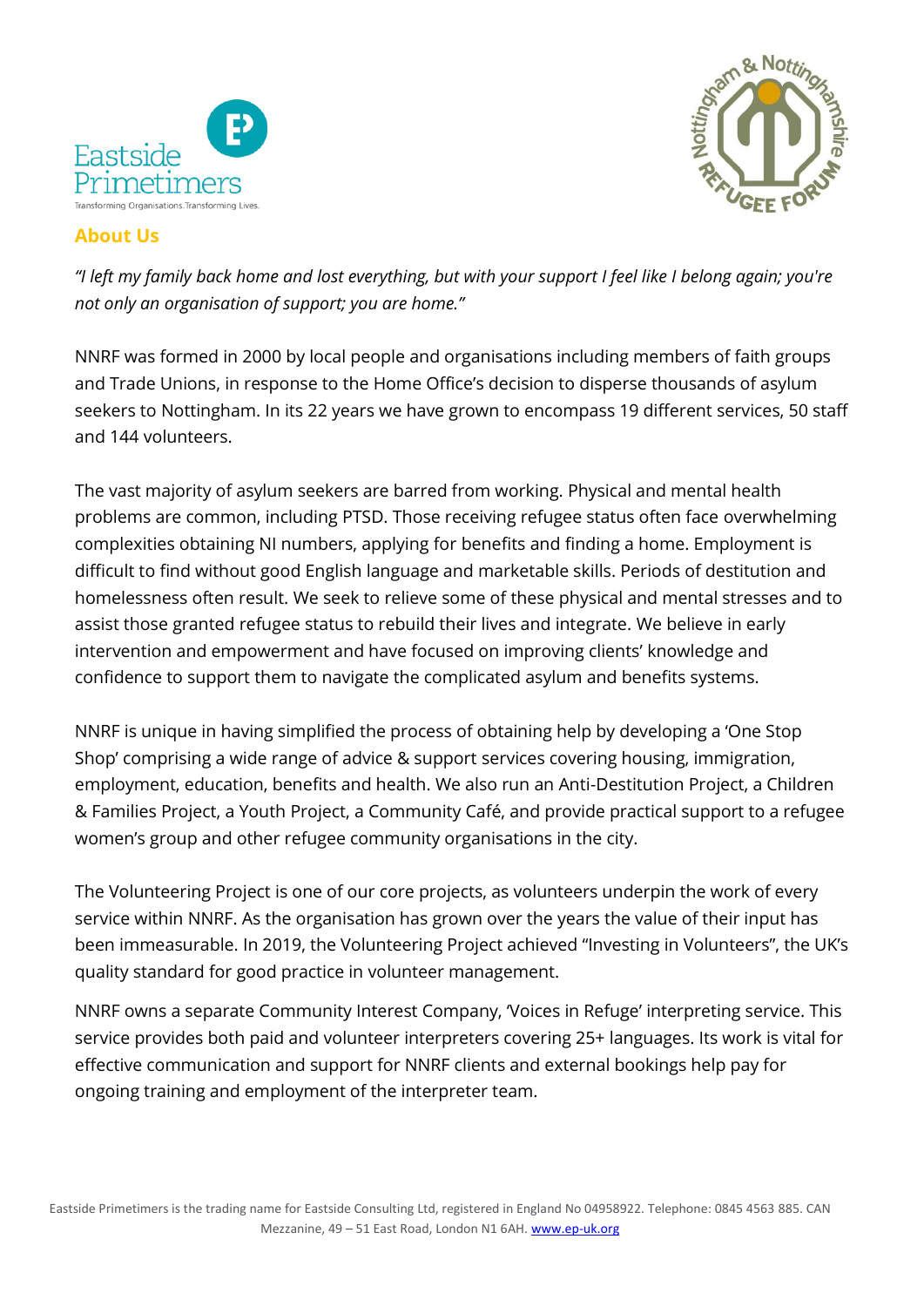



As well as providing practical support a key NNRF mission is to provide a safe and welcoming space for all. We have recently redesigned our café space to make it warm and friendly based on client designs. The large allotment space at the back of the building is being redeveloped to offer opportunities for learning, improved mental health and social interaction. NNRF regularly organises social and cultural activities and believes it's important to celebrate clients varied identiy and diversity.

A one-year strategy has recently been produced that will take us forward to March 2023. Before then, work will begin on a 3 - 5-year strategy which will include participation from all stakeholders at NNRF. Now is a great time to join NNRF as you will help shape this strategy and the future direction of the organisation.

NNRF is ably supported by an experienced and professional trustee board. As well as reporting to the board the new Charity Director will attend several sub committees including Finance, HR, Grants, Safeguarding. Health and Safety and Information Security. The organisation's financial position is healthy, and it has had recent success in securing multiyear grants for some of our core work.

'I feel prepared of what lies ahead now that I know more about the asylum system, thank you for the information and taking the time to call me every week, I feel like someone genuinely cares for my wellbeing' NNRF client

'I am happy because I now have made friends, I was scared before and felt sad, thank you for this gift' – Ahmed, 7

'This week is my one year anniversary of being with you, which has been an honour. As I've mentioned many times, we don't just deliver food and clothing and...., we also deliver hope. When we added some flowers to the packages, everybody noticed how much impact it had. Every time we deliver something, we also deliver the message: "YOU AREN'T ALONE" which is more important than anything else to someone who is alone in the country and doesn't know anyone, doesn't know the language and is unfamiliar with the culture here. Hopefully we will be carrying on as long as they need us. Thank you. Mo - Saturday Food Delivery Driver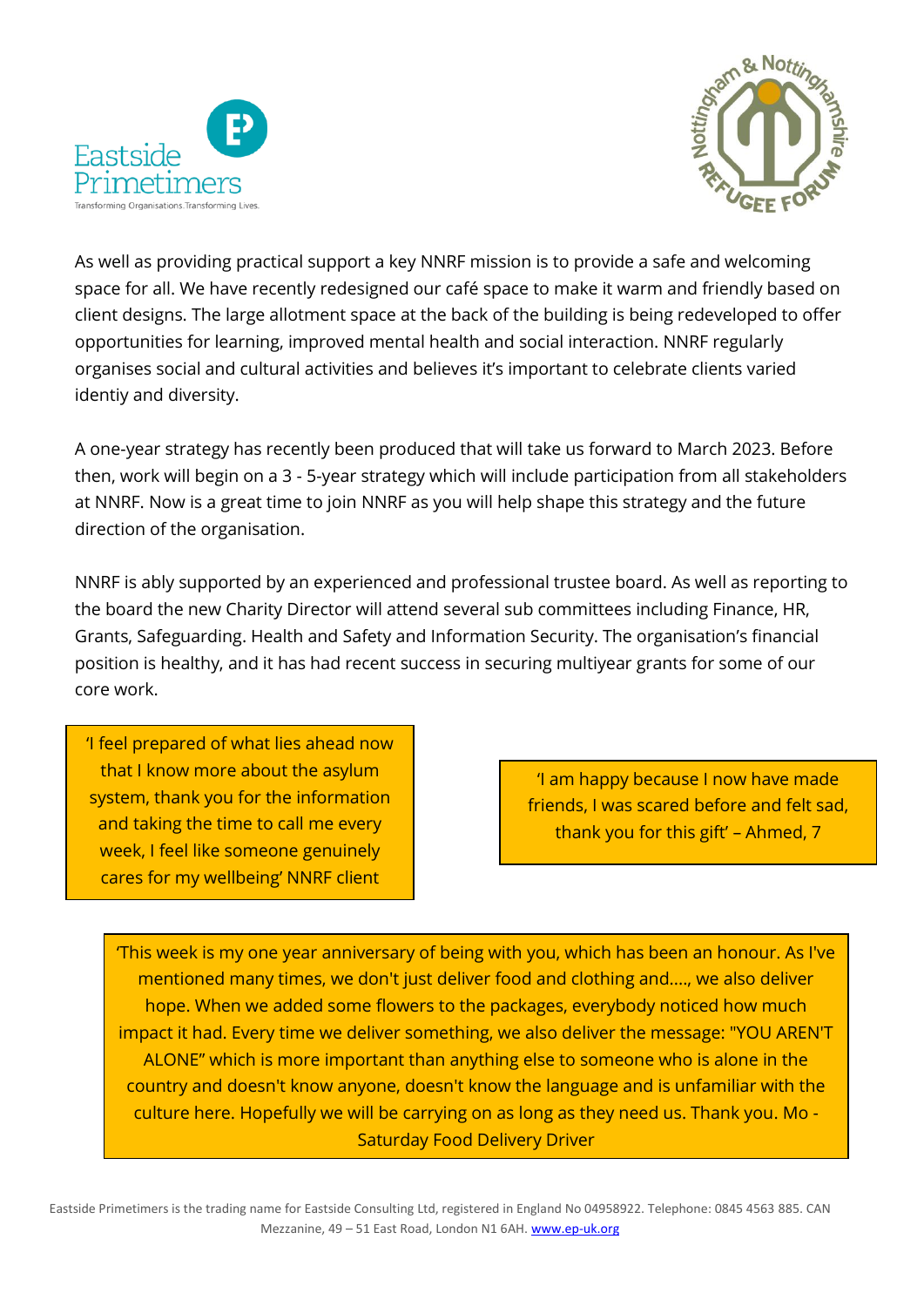



# **Job description**

| <b>Location</b>        | Sycamore Centre, 33a Hungerhill Rd, Nottingham, NG3 4NB                                                                                    |
|------------------------|--------------------------------------------------------------------------------------------------------------------------------------------|
| <b>Time Commitment</b> | 37 hours per week, taking into account the needs of the<br>organisation. Occasional evenings & weekend working may be<br>required.         |
| <b>Remuneration</b>    | £42,000 - £48,000 per annum (please note that we don't<br>anticipate the salary being initially awarded at the higher end of<br>the scale) |
| <b>Reporting to</b>    | Chair and the Board of Trustees                                                                                                            |
| <b>Direct reports</b>  | Deputy Director, Senior Finance Officer, Advice Services<br>Manager and Volunteer Manager                                                  |

# **Overall purpose of the role**

- Provide clear strategic vision, confident leadership and effective management within NNRF
- Provide leadership and support to the Forum's staff and volunteers enabling them to empower refugees & asylum seekers, through the delivery of a high quality, proactive and responsive service
- Work with the Chair of the Board and the Trustees to provide effective governance of the organisation, co-produce strategy, policy and implement agreed business plans
- Ensure the financial sustainability of the organisation working with the management team and finance committee
- Ensure our service user's voice is included at all stages and is held at the heart of our offer.
- Represent the Forum externally building effective and mutually supportive partnerships and act as an advocate for the needs of asylum seekers & refugees

# **Main duties and responsibilities**

• Leading the management team and reporting directly to the trustee board, the Charity Director will drive the organisation's future strategy and structure and enable excellent service delivery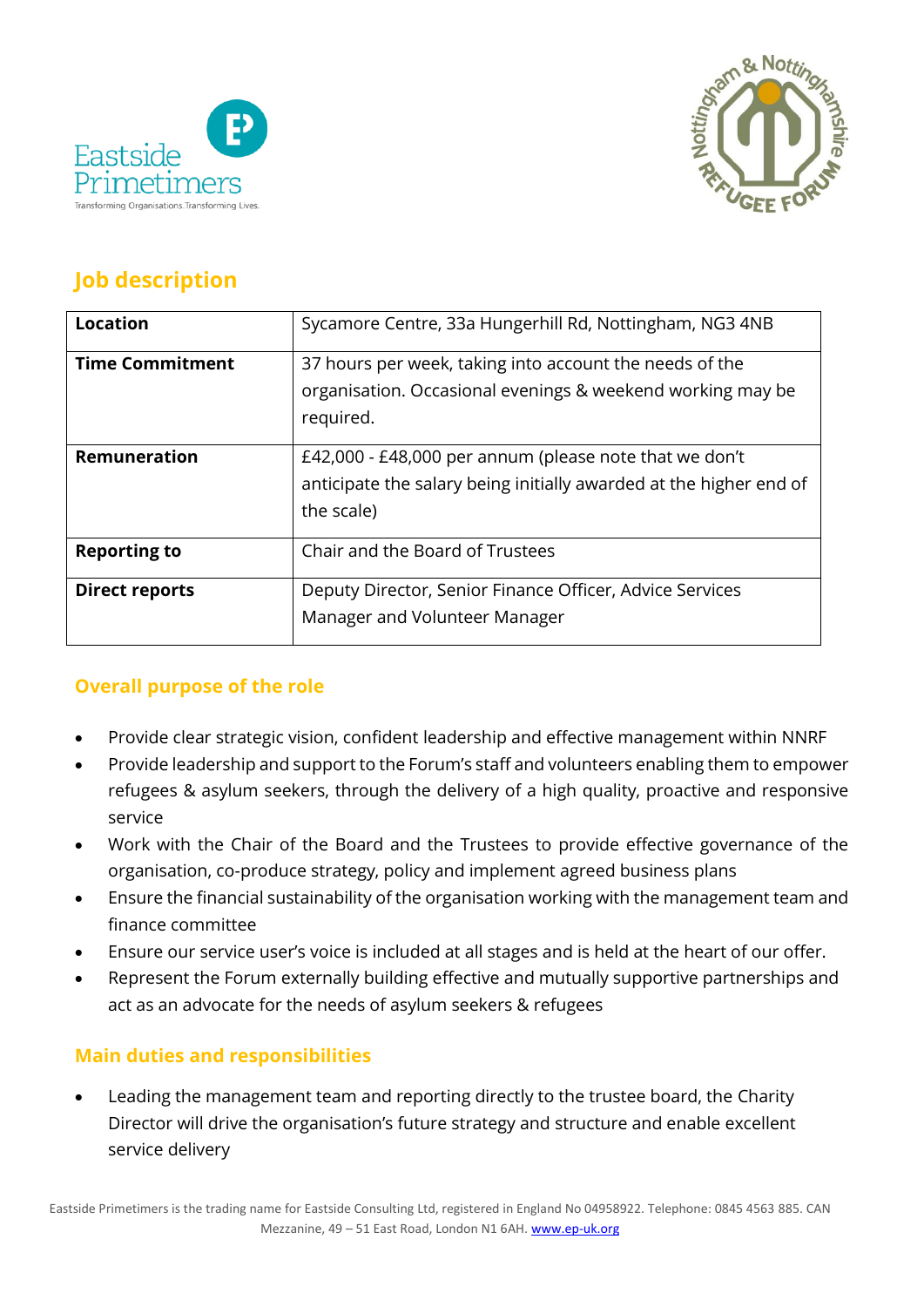



- Lead on staff wellbeing and development
- Manage the organisation's affairs in an efficient and effective manner, in line with the objectives set out in the strategic plan
- Establish mechanisms for reporting to and listening to the views of service users on the organisation's performance

#### **Strategic work**

- Work with the Board of Trustees to develop the vision and implement strategic and business plans to ensure NNRF fulfils its aims & objectives
- Assume overall responsibility for the day-to-day management of the organisation, ensuring the highest quality of services are delivered in a safe, welcoming environment
- Work with the Board to develop & review all policies and procedures & ensure their implementation
- Ensure the organisation keeps abreast of legal, administrative and other changes affecting asylum seekers & refugees & cascade relevant information within NNRF
- Develop and maintain knowledge of best practice within refugee and asylum seeker support services

## **Line management and leadership**

- Line manage members of the Management Team, providing support, regular supervision & annual appraisals
- Lead the Management Team to deliver staff engagement and performance plans through effective leadership, communication, supervision, appraisal and mentoring of teams
- Enable and support the management team to fulfil its duties and responsibilities, ensuring that the team receives the right advice and information in a timely, thorough and appropriate manner.
- Lead and work with the management team to manage the overall operational management of the organisation, ensuring that the organisation delivers on its aims and legal obligations and operates within the annual budget
- Be the nominated person to receive, and where appropriate, deal with complaints, concerns or suggestions from service users or outside agencies
- Attend monthly Board meetings and provide a Management Report

•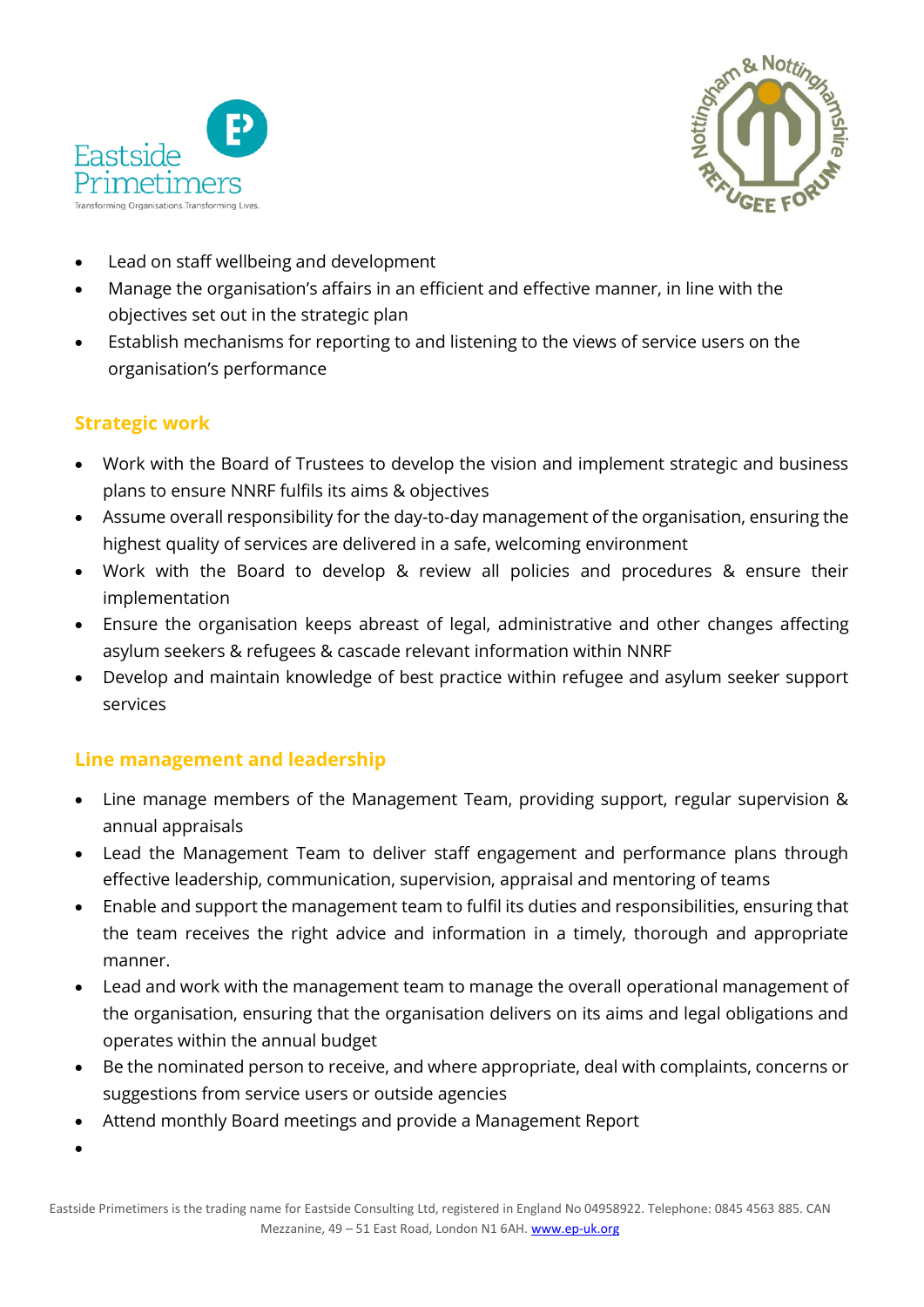



- Share responsibility for dealing with emergencies with other members of the Management Team
- Be the lead person responsible for Health & Safety & Safeguarding or ensure this is carried out by a senior member of staff

# **Finance**

- Work with the Treasurer & the Finance Committee to set the annual budget & regularly review income and expenditure
- Ensure NNRF meets its legal financial obligations and reporting requirements
- Ensure that adequate funding is available to sustain NNRF activities from a diverse range of sources, including Charitable Foundations, public sector contracts and earned income
- Lead the development of a Funding Strategy

# **Public profile and representation**

- Promote & maintain a public profile for NNRF, representing the organisation at relevant forums with statutory and voluntary sector organisations and the local community
- Engage with and influence policy, locally & nationally, to advocate for the needs of refugees and asylum seekers
- Build links with refugee community groups & other support organisations locally & nationally
- Seek opportunities to raise the profile of NNRF & its work both locally & nationally, including via the media

# **Diversity**

• NNRF is committed to its Equalities, Diversity and Inclusion policy and practices, and it is essential that the post holder is willing to make a positive contribution to their promotion and implementation

# **Partnerships**

- Work with the management team to build external relationships and influence through partnerships and collaborations within the third sector community, politicians, the media and government officials to advance the organisation's aims and increase community reach
- Maintain existing & develop new partnerships to deliver joint projects to enhance services for asylum seekers & refugees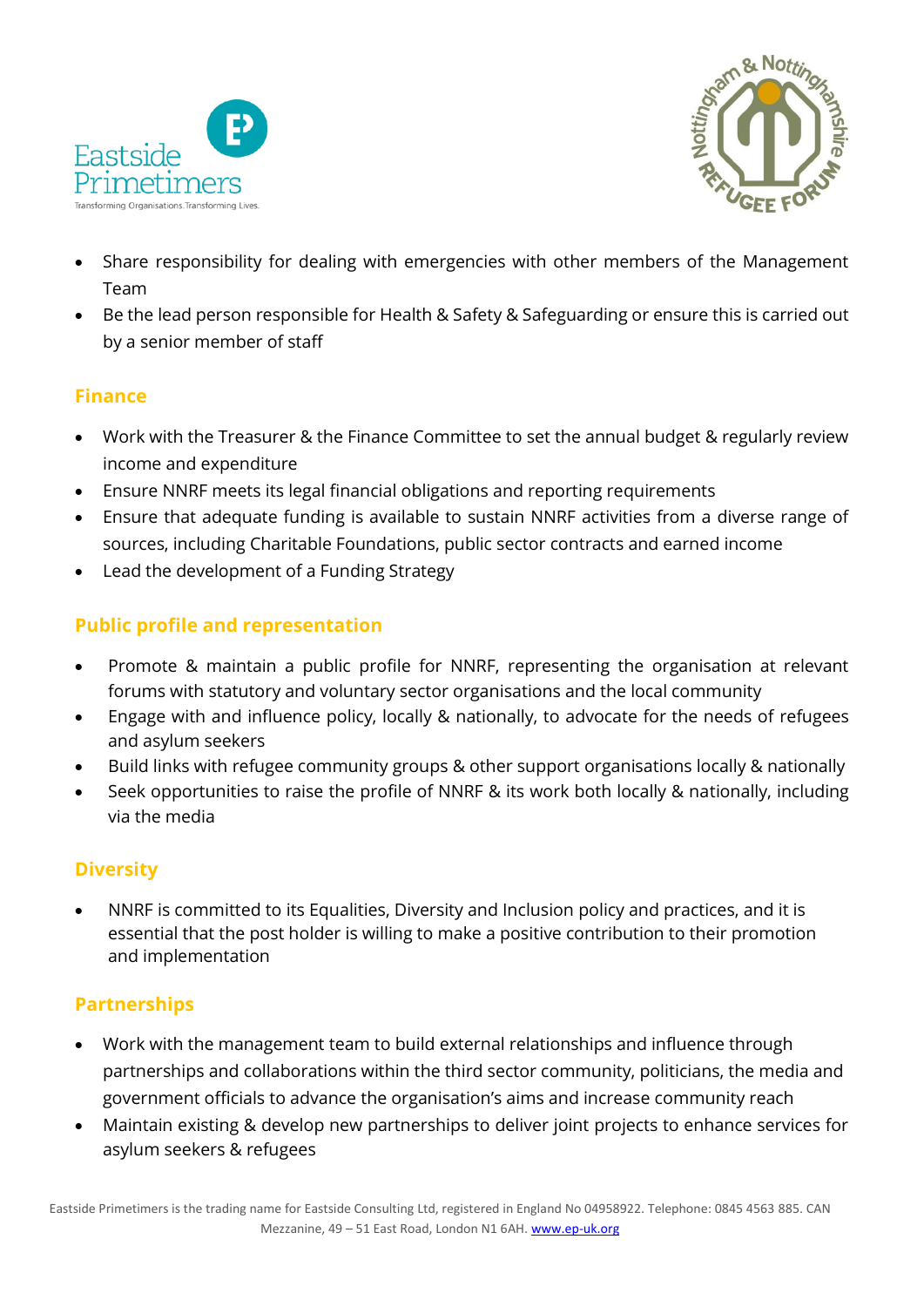



# **Monitoring and evaluation**

- Oversee the monitoring & evaluation of NNRF services to ensure quality is maintained
- Ensure that reporting requirements of funders are met
- Develop channels of communication for service users' views to be heard
- Oversee the compilation & publication of the Annual Report and contribute to the AGM as required

# **Organisational responsibilities**

- Hold regular one-to-one supervision meetings with staff reporting directly to you, including annual appraisal meetings, and attend staff meetings
- Be an effective NNRF ambassador by upholding and demonstrating the organisational values and behaviours at every opportunity, through verbal, written and face to face
- communication
- Work collaboratively with other staff and departments to help prepare and support events e.g. Refugee Week, conferences and AGMs
- Maintain full and accurate monitoring information, report writing and data handling under GDPR guidance
- Participate in own supervision and appraisal process with the Chair
- Any other duties which may reasonably be regarded as within the nature of the duties and responsibilities of the post, subject to the proviso that any changes of a permanent nature will be incorporated into the Job Description in specific terms, following consultation with the postholder

# **Person specification**

NNRF have gone through a period of significant growth and development, and we are looking for a Charity Director who can lead us into our new strategic vision.

## **Personal competencies**

We are looking for someone who has -

- A passionate commitment to advocate for the rights of asylum seekers and refugees
- Ability to support and motivate staff and volunteers in their emotionally demanding work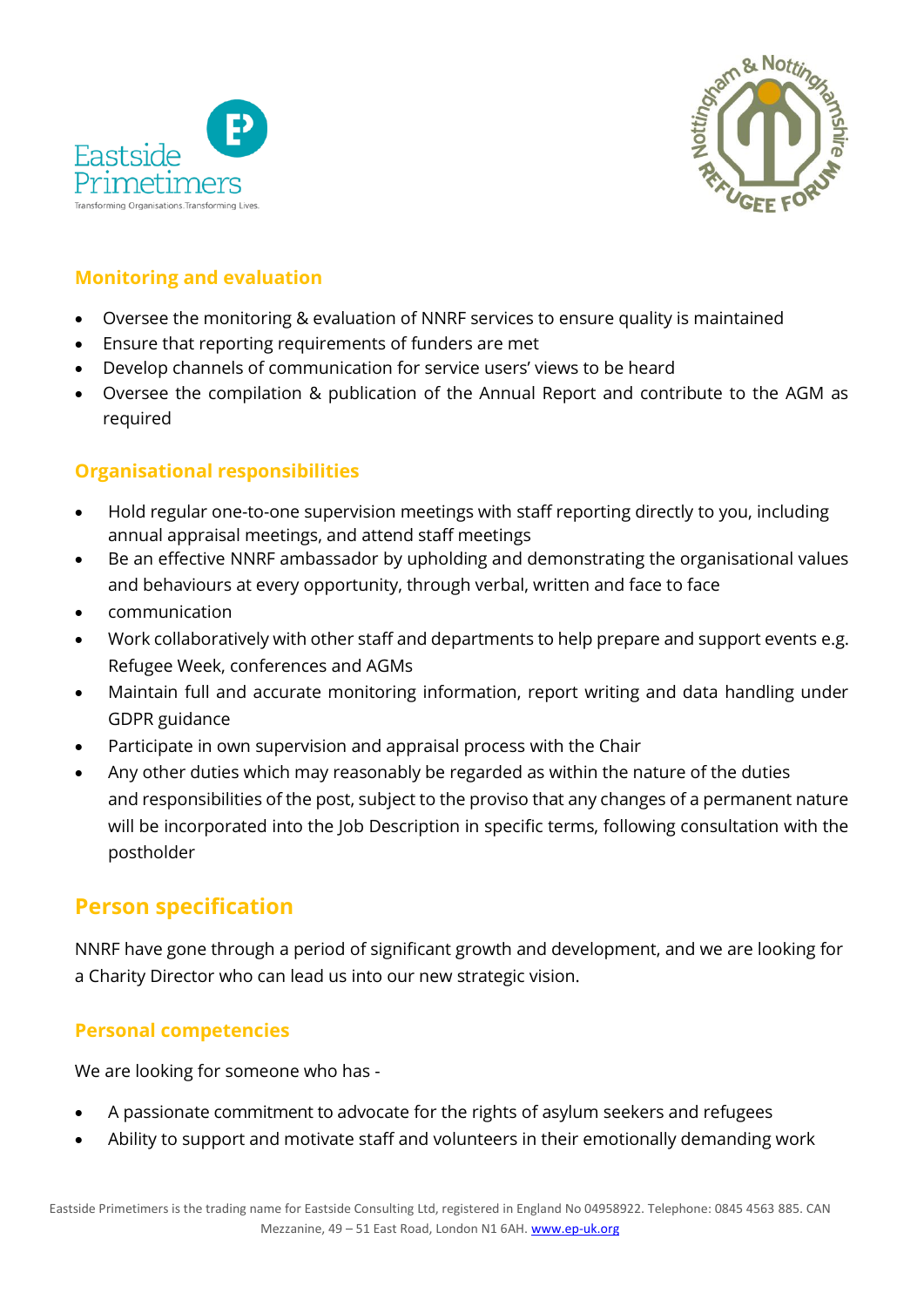



- Drive and enthusiasm and a results-orientated approach
- Strong and enabling leadership skills
- Excellent time management skills a completer/finisher
- Excellent communications skills, built on trust and understanding
- Confidence, gravitas and reliability to lead under pressure, alongside strong negotiation and conciliation skills
- Strategic planning acumen, decision-making, and problem-solving skills
- Proven ability to work independently at operational and strategic levels

#### **Essential**

- Demonstrable experience in a senior leadership role
- Experience in leading projects that deliver meaningful transformation
- Leading diverse teams
- Understanding of performance management processes and team capacity building
- Strong collaboration, partnership building and networking experience
- Track record of applying for and leading successful funding applications and projects
- A strong knowledge, experience of, working in third sector management and understanding of the key elements of successful partnership working
- Strong understanding of third sector finance and a track record of successfully bidding for funds.
- Proficiency in use of MS applications
- Comprehensive knowledge of safeguarding and safe practice

#### **Desirable**

- Lived experience of the asylum system
- Knowledge of the asylum system
- Experience of working (paid or unpaid) within a refugee and asylum seekers organisation/setting
- A relevant degree and/or professional qualification or relevant proven experience
- Strong understanding of data systems and impact measurement
- Track record of ensuring financial resilience, sustainability and efficiency in an organisation
- Experience of leading large teams
- Ability to deliver training